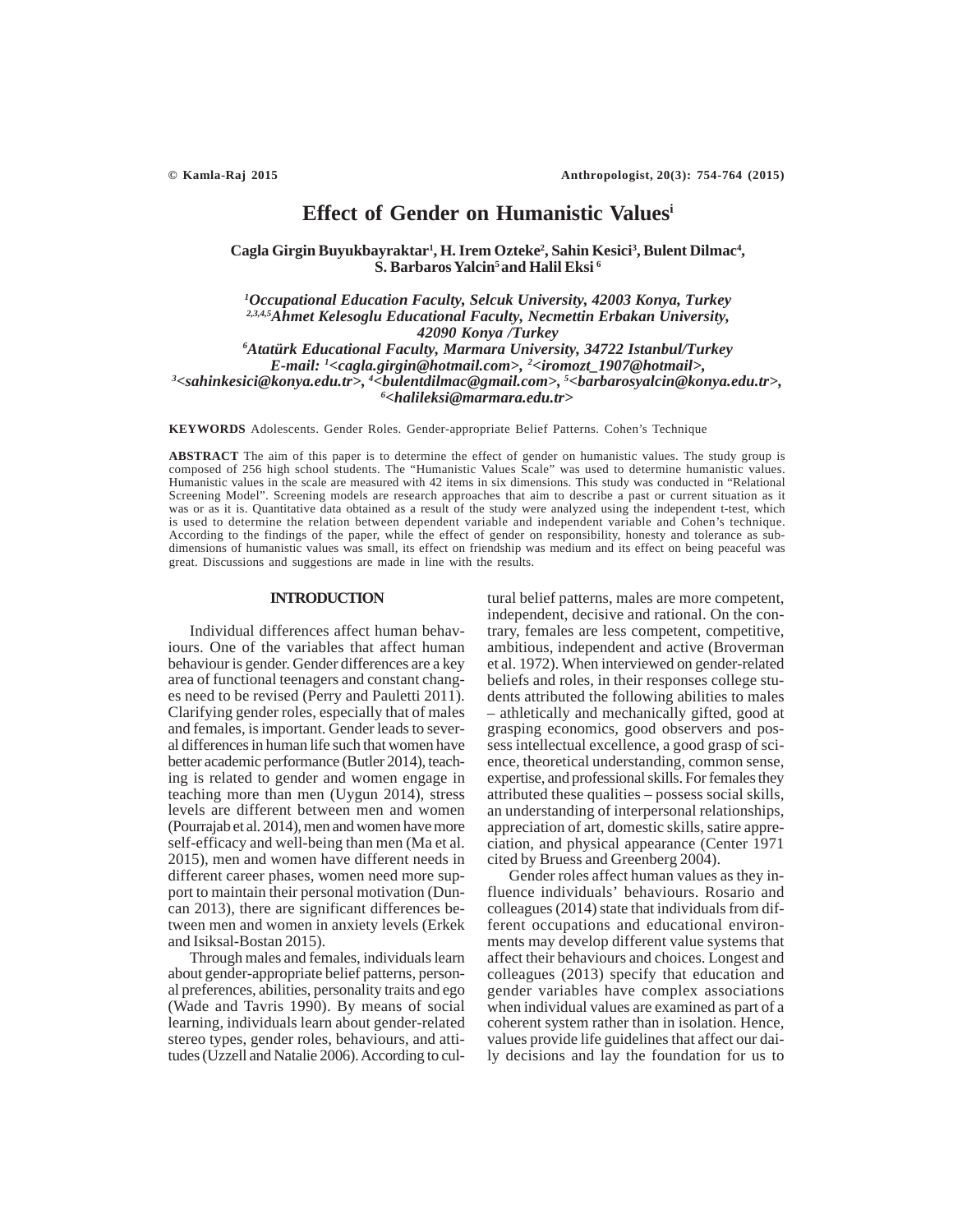have meaning and purpose (Ferssizidis et al. 2010). According to Davidov and colleagues (2008) values are deeply-established attitudes, norms, ideas and actions that guide, arrange or explain abstract motives. Values are permanent beliefs with certain behavioural patterns (Rokeach 1973). Values are permanent beliefs by which a behavioural pattern or phenomenon is individually or socially preferred in contrast to another behaviour or phenomenon (Rokeach 1973). Values are important for personal identity, cognitive processing styles and personal differences (Claxton et al. 1997). Values can also be defined as orientations for constructive guidelines or experiences (Silcock and Duncan 2001). Values do not represent assessment of certain behaviours or objects but they rather represent normative criteria used to make such assessments (Rokeach 1973; Williams 1979).

Values are abstractions like honour and desire. People use humanistic values in various situations (Hansson et al. 2010). Conceptually humanistic values are to be distinguished from personal characteristics. As characteristics are more basic and genetically affected, values are seen as secondary characteristics conceptualized according to occasions or culture (McAdams and Pals 2006).

When the capacity of an individual as a human being is considered, it is difficult to deny that each one of us believes some sort of universal values. As Perelman and Olbrechts-Tyteca (1969) point out, the attractiveness of universal values include our references to beauty, justice and truthfulness. People have a unique ability to define their personalities, choose their values and create their beliefs. Human beings behave according to their own personal values which they think are important. According to Naagarazan (2006), there are five main humanistic values: 1) proper behaviour, 2) peace, 3) truthfulness, 4) love, 5) not resorting to violence. Schwartz and Bilsky (1987) determined five characteristics for conceptual definitions of values: values are a) beliefs or concepts b) motivational constructs that provide guidance and criteria or standards for assessing or choosing events, people or plans c) abstractions that take precedence over certain actions or situations d) more personal and fewer than attitudes e) ordered in a significant hierarchy.

The field of values as a research topic in social sciences might have limited individuals' beliefs about what truth, good or desired things are and the attitudes and behaviours that correspond to them (Kitwood 1980). Individuals in a values system – within groups or communities – have a hierarchical organization of values in sub-systems (Rokeach 1979). Values determine individuals' personal beliefs about how a woman or man should behave in their social environments (Meglino and Ravlin 1998). Commonly used values like traditions, customs, practices, objectives, desires, ideals, fidelity, intention, and prejudice have a place in human relations. Values seem to be completely appropriate for reasonable assessment; therefore, opinions and preferences express subjective situations. Perhaps as Aristotle states it is more helpful to regard values as something subjective rather than as objective realities (Carr and Landon 1999).

Values education requires learning critical thinking skills related with ethics both in psychology and in education and can be related with personal values (Halstead and Taylor 2000; Nucci and Weber 1991). Researchers have shown interest in humanistic values for a long period of time. According to Vernon and Allport (1931), humanistic values are "the most fruitful elements for scientific discovery".

It can be generally accepted that values are hierarchically ordered in terms of individual importance level, which helps individuals to solve conflicts about a particular issue in the case that values conflict, and enable individuals to rank values according to their priorities in conflicting situations. The main principle of values theory is that it is accepted both by the individual and in the social environment (Roe and Ester 1999). Social values are acquired not only individually but also socially. People who grow up in the same framework are influenced by the same common value judgements and thus they are expected to share the same values. According to Rokeach's (1973) assumption, as a result of constructive experiences, people who share similarities like gender, age, race, religion and social class exhibit similar value judgements. These value judgements make them a component of the concept of culture and support Mannheim's (1952) theory with regard to the emergence of generations.

Besides contributing to humanistic values theory, Rokeach (1973) also developed RVS (Rokeach Value Scale). RVS had been the main measure for values and measured people's ranking of values from the 1970s to the 1980s by many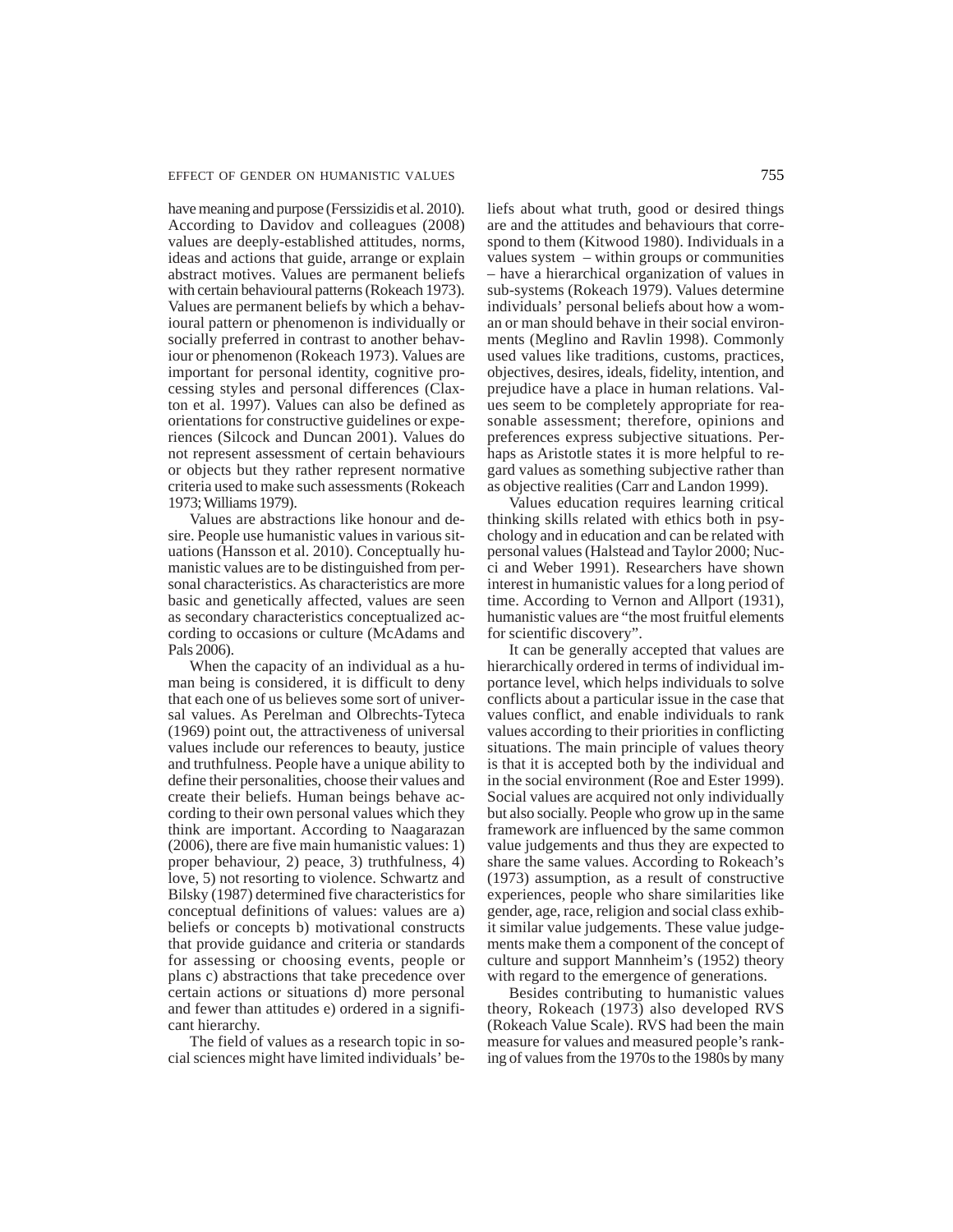value rankings. RVS includes 36 values and they are separated into two categories in line with Rokeach's values typology. Some are the values that constitute people's ultimate purpose of existence; others are instrumental values that involve behavioural patterns (for example, courtesy). Although subsequent researchers questioned instrumental/ultimate distinctions (Schwartz 1992), they continued to use RVS and it laid the foundation for the value scales developed later.

In recent years, the most interesting theory with regard to values has been that of Schwartz and colleagues (Schwartz and Bilsky 1987; Schwartz and Sagiv 1995). Schwartz and Bilsky (1987) proposed the first and most comprehensive model of humanistic values. They maintained that the conscious reactions of people to three simple needs (psychological needs, need for social relation and need for social institution that enable people to conduct their lives) represent values. They assumed that values are conscious reactions to basic needs. In their initial values model, Schwartz and Bilsky (1987) proposed 8 different types of values: the results of this study support their basic models but some theoretical changes are necessary. Later on, Schwartz (1992) presented a revised model composed of 10 different types of values based on the findings of the study by Schwartz and Bilsky (1987). This model confirmed the assumption that 20 value types are related to each other through a variety of complementary and conflicting relations. These 10 basic humanistic value types are: power, success, hedonism, motive, self-direction, universality, benevolence, tradition, convenience and safety. This theory defines a series of 10 different and comprehensive values as intercultural. Furthermore, it specified conflicts and compliance between these values within a consistent structure. More than 200 samples from more than 60 nations in each area of the world were analyzed and this analysis supported the differences between 10 values and the circular structure of the relation between them (Fontaine and Schwartz 1996; Schwartz and Sagiv 1995).

Keats (1982) proposed a theory with regard to the development of values. This theory is composed of four levels, which correspond to Piaget's four stages. According to this model, reaching adolescence corresponds to concrete operations stage when values are internalized and developed. If this model is conceptually correct, values become relatively permanent in adolescence.

Developmental psychologists generally divide human life into various stages: infancy (age 0-2), early childhood (age 2-7), middle childhood (age 7-12), adolescence (age 12-18), young adulthood (age 18-40), middle adulthood (age 40-65) and old age adulthood (over 65) (Bjorklund and Bee 2008). Adolescence is a developmental stage in human life. Some aspects of adolescence are characterized by biochemical processes, which are common to all human beings (Wolman 1998). In adolescence, sexual functions are stimulated; the young virtually experience a rebirth and real social life starts. Soul, mind and sense are involved, and goodness, beauty and truthfulness are acquired as personal values (Fleming 2005). Adolescence is a stage when externalization, internalization and addiction problems are on the rise. Some studies focus on the concept of adolescence as a developmental stage rather than on emotional and behavioural characteristics unique to a certain age group (Steinberg 2002). Ideational changes in adolescence enable them to understand social problems and participate in adults' social relations. Thanks to development in their cognitive processing, adolescents can critically analyze social roles in family and society at large and the differences between nominal justice and justice in practice (Lerner and Shea 1982).

Values are of special significance during adolescence because it is the key period for formulization and discovery of personality. Development of cognitive abilities enables them to think abstractly, allow for imaginative situations, express themselves and raise their awareness (Harter 1990). Youths commence to internalize values during their first interaction with their personal groups (Wasserman 1971).

Most of the time adolescence groups develop their own values rather differently from their parents. These values which can emerge as a sub-culture can present two stages in social development: the first is independence, the second is adolescents' desire for independence and the third is adulthood stage, which is reciprocal solidarity (Wolman 1998). In some cases, school and peer groups do not affect adolescents' determination of values. Unlike their parents and teachers, most male adolescences, prefer to strive for personal pleasure, expecting good things to happen, seeking adventure, enthusiasm and the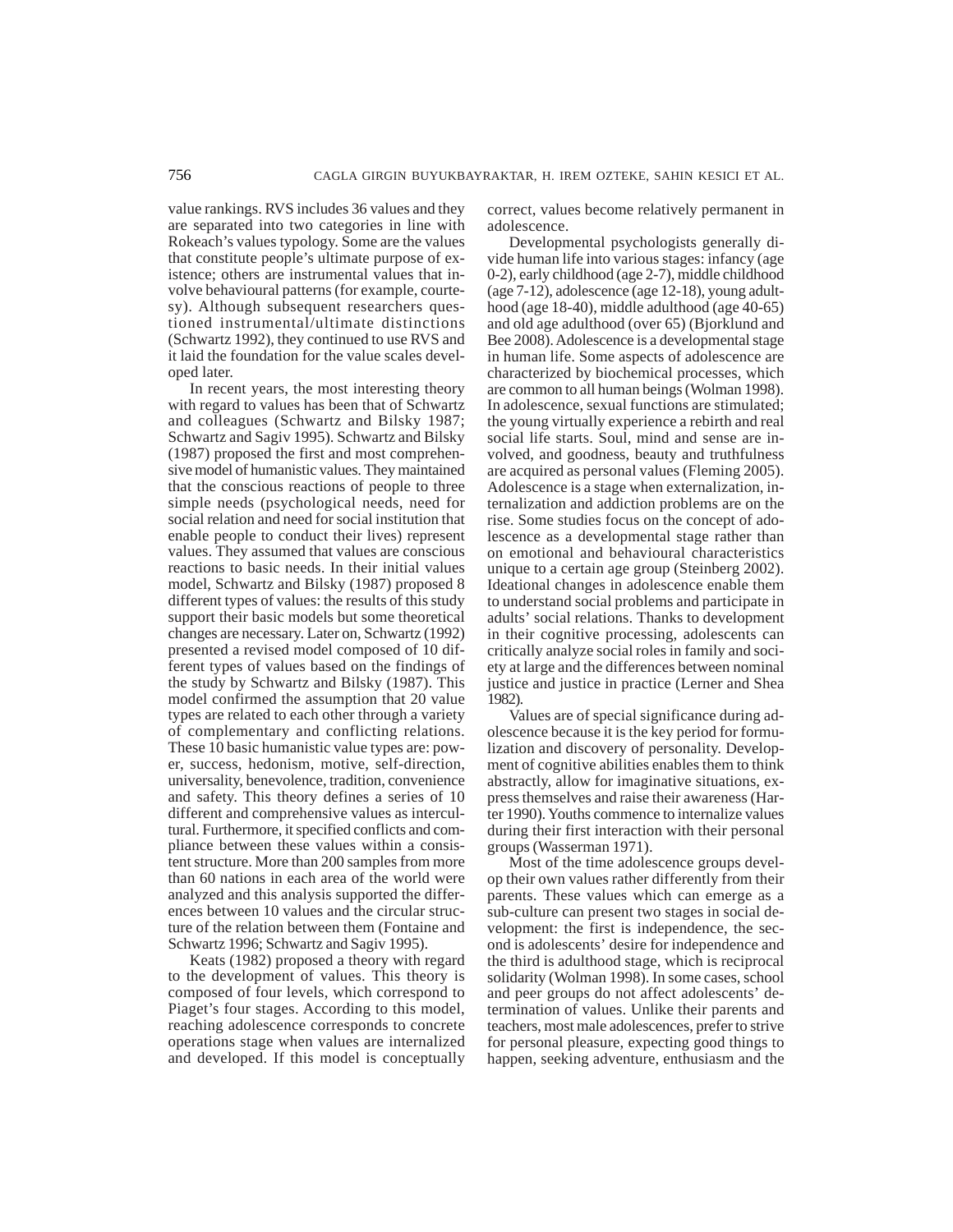fulfilment of desires. Most female adolescents do not reject parents' and teachers' values, but are less interested in righteousness and truthfulness and prefer to wait for good things happen in challenging jobs. In general, adolescent females and males tend to comply with their peer groups rather than their parents and teachers (Lerner and Foch 1987; Steinberg 1981).

McKinney and colleagues (1977) examined the achievement values and moral values of adolescents. They compared the answers to the questions they asked to adolescents in 1969 and 1975; "….I feel proud when it happens" and "….I would feel ashamed if it had happened". While the answers given in 1969 underscored socialmoral issues, the answers in 1975 are predominantly related to individual achievements. It seems that the available social atmosphere has an influence on adolescents' moral values and attitudes.

According to some researchers, the early years of adolescence are the years when gender roles are consolidated. In this period, females and males will tend to adopt more excessive differences in their interests, dominant values and activities (Hill and Lynch 1983; Parsons and Bryan 1978). Gender plays a crucial role in shaping self (especially through interactions with others). The individual operates in a field which is significant for autonomy or free will and for the development of value or self (Amzat and Grandi 2011). Gender socialization teaches each gender what society expects from a particular gender through certain social occasions and interactional point of view. In short, gender is what society makes it, and gender, which is applicable to every situation, is the upper identity of the individual (Wentworth 2011). Culture is a particularly important factor for the socialization of women and men and embodiment of differences between people (Kaifi and Mujtaba 2010; Mujtaba 2010).

The construct of gender socialization involves psychoanalytic (Chodorow 1978), social learning (Mischel 1966) and cognitive theories in gender development (Bern 1981). All these theories argue that gender identity, which develops through socialization in the early period, is a stable characteristic of personal identity in adulthood (Kimmel 2000). Gender functions are traditionally divided into two as feminine and masculine gender roles and they can vary along societies (Yeganeh and May 2011). The socialization theory of Gilligan (1982) propounds that

women typically acquire feminine values like showing interest in others, being selfish, and integration with others in a short time. On the contrary, males are socialized through masculine values and identities created with individualization. It is accepted that gender role expectations have a substantial effect on issues like who we will be, how we will behave and how we will regard other people.

# **Objectives**

Gender is a significant variable that determines to which values students will attach priority. This paper aims to identify students' relations with other students and which value affects their daily lives more.

This paper aims to investigate variation and the scale of influence of gender on human values. In this respect, the following question was answered in this paper: Are the human values of male students significantly different from those of female students?

#### **METHODOLOGY**

## **Research Model**

In this paper, the researcher used a quantitative method. A quantitative approach also allowed the researcher to include a large number of subjects. These quantitative data enabled the researcher to determine whether significant associations between independent variables (gender) and dependent variables (human values and their dimensions) exist, using statistical techniques such as independent t-test and Cohen's d (Cooligan 1996; Kerlinger 1986).

## **Study Group**

The study group was composed of 256 high school students: 130 females and 126 males. The principle of voluntarism was a precondition for participation in this study. Instructional information was prepared about the implementation of this study. The goal of this research and how the study would be carried out were clearly stated. In addition, it was emphasized that the identities of the participants would remain confidential. Participants in this study were randomly selected among high school students. The research was conducted in the 2013-2014 academic year.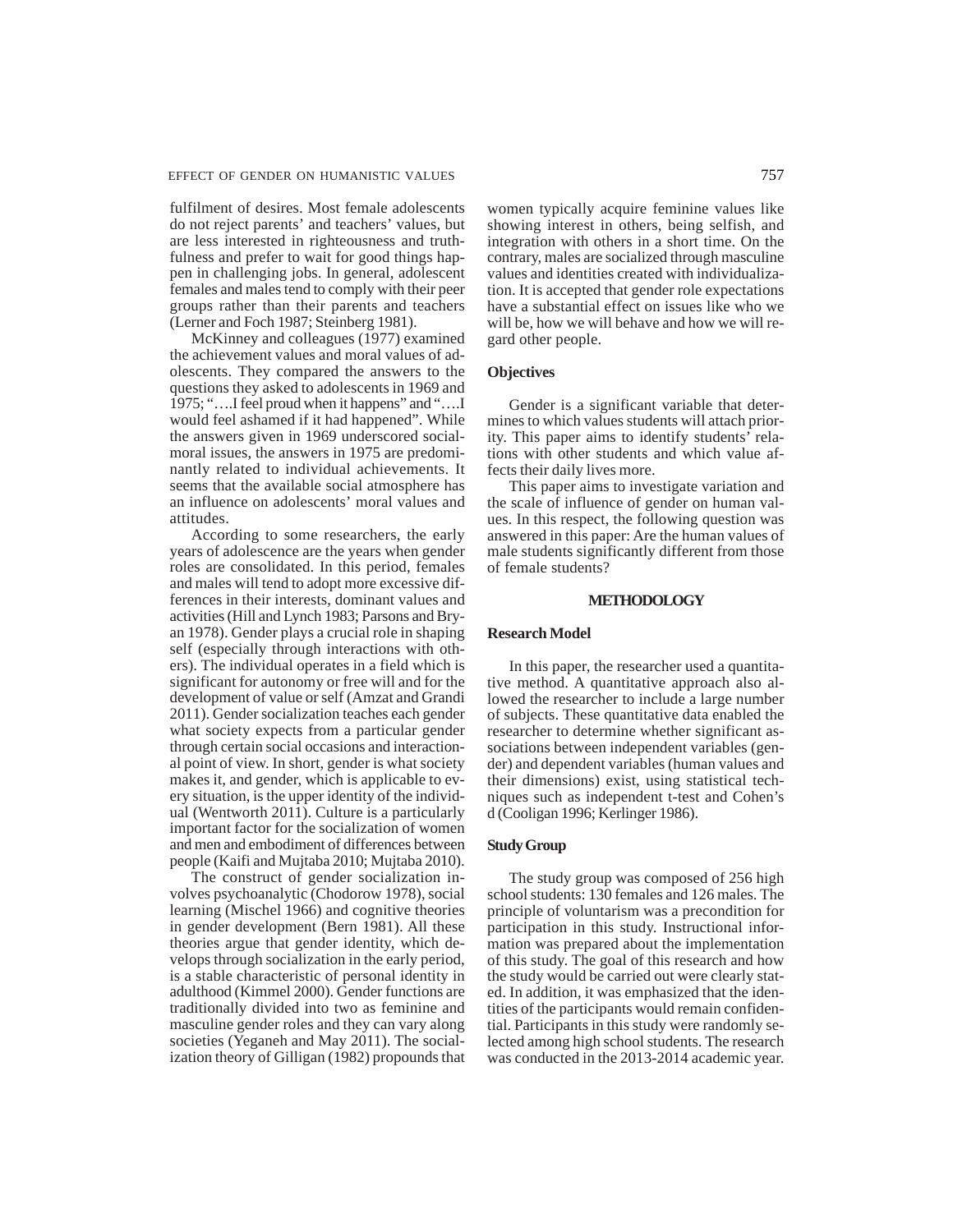A total of 356 high school students, 130 female and 126 male, studying at high schools in the province of Konya were the participants.

## **Means of Data Collection**

# *Humanistic Values Scale (SHV)*

In the study, the "Humanistic Values Scale", developed by Dilmac (2007), was used to determine the humanistic values of students. Humanistic values in the scale are measured with 42 items in six dimensions: a. Responsibility (7 items) b. Friendship/Companionship (7 items) c. Peacefulness (7 items) d. Respect (7 items) e. Tolerance (7 items) f. Truthfulness (7 items). This is a Likert-type scale which can be applied individually or in groups. The items in the scale are expressed as a five-point Likert-type graded scale (A: Never, B: Rarely, C: Sometimes, D: Frequently, E: Always). Items were scored as follows: A:1- B:2- C:3- D:4- E:5. Higher scores indicate that a certain individual has higher humanistic values and lower scores indicate that the individual has lower humanistic values.

For reliability of the HVS, inner consistency coefficients (Cronbach Alpha) were calculated. The inner consistency of the "Responsibility" sub-scale was calculated to be .73. The inner consistency of the "Friendship/Companionship" sub-scale was calculated to be .69. The inner consistency of the "Peacefulness" sub-scale was calculated to be .65. The inner consistency of the "Truthfulness" sub-scale was calculated to be .69. The inner consistency of the "Tolerance" sub-scale was calculated to be .69, and the inner consistency of the 42-item whole scale was calculated to be .92. The stability factors were .73 for "Responsibility", .91 for "Friendship/Companionship", .80 for "Peacefulness", .88 for "Respect", .75 "Truthfulness" and .79 for "Tolerance". The stability factor for the whole scale was found to be .87.

#### **Data Analysis**

Quantitative data obtained as a result of the study were analyzed using the independent ttest, which is used to determine the relation between dependent variables (humanistic values) and the independent variable (gender) and Cohen's technique. Regarding the effects of effect size on gender, Cohen's technique has been used to examine the effect size of individual differences such as: the effect size of gender on democratic values (Kesici 2006; 2008a); the effect of gender on metacognitive learning and computer attitudes (Kesici et al. 2009); the effect size of achievement motivation and social comparison (Erdogan et al. 2011; Kesici et al. 2010; Kesici and Erdogan 2010); the effect of gender differences on geometry and mathematics success and geometry self-sufficiency beliefs (Baloglu et al. 2011); the effect of gender on statistics anxiety (Baloglu et al. 2011); social comparison and success motivation (Baloglu et al. 2011); control focuses (Kesici 2008a); and size of sex differences in values: effects of gender equality (Schwartz and Rubel 2005; Schwartz and Rubel-Lifschitz 2009). In this paper, Cohen's Method was employed to determine the statistical effects that the variables of high school students' gender have on their human values.

#### **RESULTS AND DISCUSSION**

According to the data obtained from Table 1, the values of female students with regard to

| Humanistic values | Gender | N   | Mean  | S.S. | $-t-$    | Cohen's $d$ |
|-------------------|--------|-----|-------|------|----------|-------------|
| Responsibility    | Female | 130 | 26.77 | 4.16 | 1.92     | .28         |
|                   | Male   | 126 | 25.78 | 4.05 |          |             |
| Friendship        | Female | 130 | 29.68 | 3.92 | $3.76^*$ | .55         |
|                   | Male   | 126 | 27.57 | 5.0  |          |             |
| Peacefulness      | Female | 130 | 25.94 | 3.92 | 4.78*    | .70         |
|                   | Male   | 126 | 23.29 | 4.9  |          |             |
| Respect           | Female | 130 | 26.83 | 3.92 | 1.54     | .22         |
|                   | Male   | 126 | 25.92 | 4.9  |          |             |
| Truthfulness      | Female | 130 | 25.38 | 3.19 | .83      | .12         |
|                   | Male   | 126 | 25.03 | 3.59 |          |             |
| <i>Tolerance</i>  | Female | 130 | 23.18 | 4.08 | .39      | .05         |
|                   | Male   | 126 | 22.98 | 4.11 |          |             |

**Table 1: Humanistic values in terms of gender**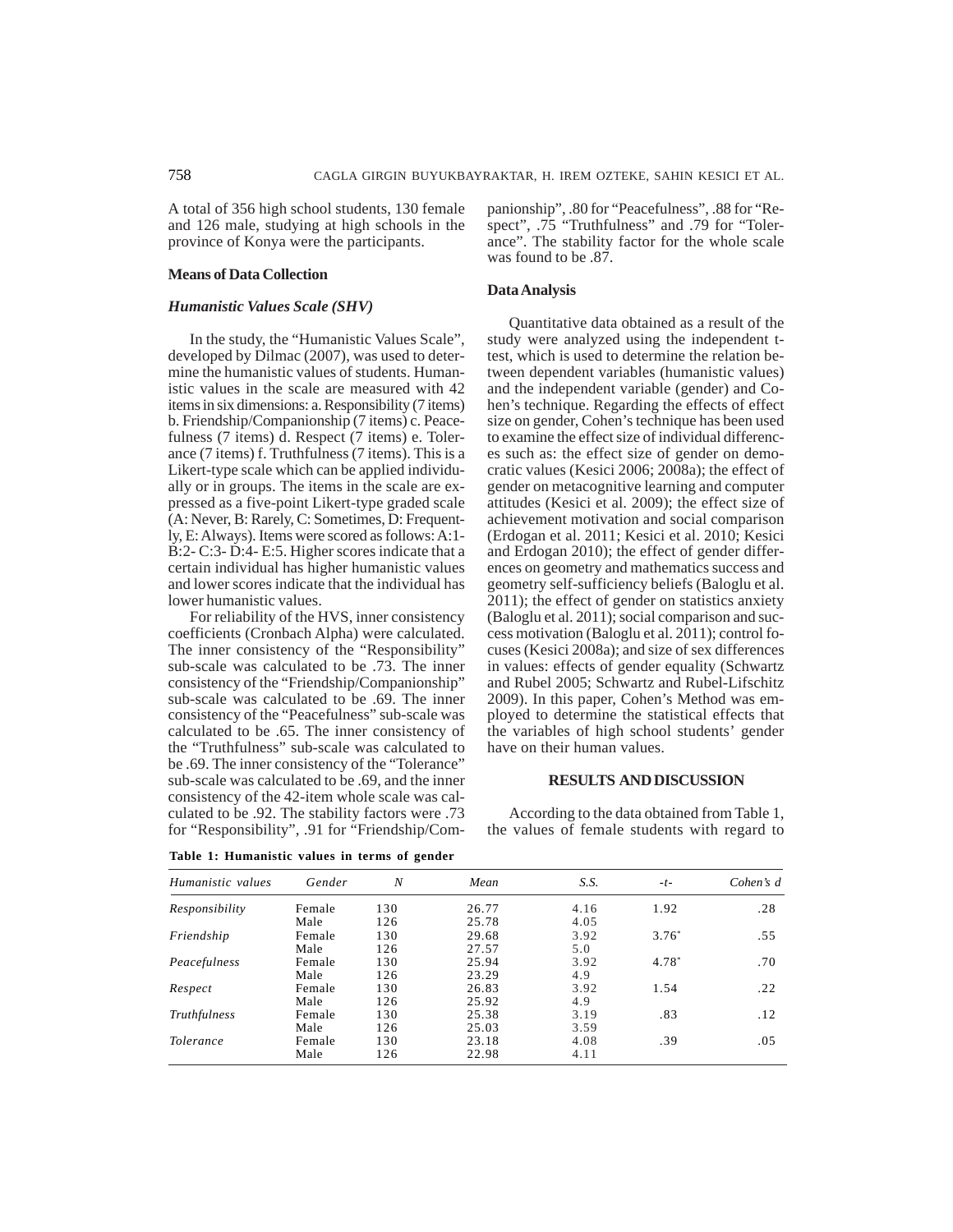friendship are significantly higher compared to male students ( $t = 3.768$ ,  $p = .00$ ). Furthermore, the scores of female students with regard to peacefulness are significantly higher compared to male students  $(t = 4.784; p = .00)$ .

Data obtained from Cohen's technique reveal the effect of gender on humanistic values. While this value was moderate for friendship, it was found to be high for peacefulness.

In a study where behavioural differences were analyzed between the genders it was found that men and women react differently in certain situations, for example men reveal more challenging behaviours (Hou 2013). Gender has a significant impact on value judgement. There have been hardly any studies that directly examine the effect of gender on humanistic values (Dirilen-Gumus and Buyuksahin-Sunal 2012; Knafo and Spinath 2011; Longest et al. 2013; Schwartz and Rubel 2005; Schwartz and Rubel-Lifschitz 2009). For example, relationship values are determinants of the spouses' basic points of views and future orientation (Rossi 2014). While women's attitudes towards marriage are negative, men have more positive attitudes to marriage (Huang and Lin 2014). In another study, empathy is associated with femininity (Ivtzan et al. 2012). Even in humour male stereotypes are more common (Eisend et al. 2014), and males prefer aggression and comedy more than females (Yoon and Kim 2014).

According to the findings of the study, while the effect of gender on responsibility, honesty and tolerance as sub-dimensions of humanistic values was small, its effect on friendship was medium and its effect on being peaceful was great. As is seen, the gender variable has small, medium and great effects on humanistic values. The research findings of Longest and colleagues (2013) further support the findings of the paper. It was found in their study that education and gender variables have complex associations when individual values are examined as part of a coherent system rather than in isolation. When Dirilen-Gumus and Buyuksahin-Sunal's (2012) findings surveying how humanistic values differentiate depending on gender were examined in detail, it was found that they have parellelism with the findings of the researchers' study. In Dirilen-Gumus and Buyuksahin-Sunal's (2012) studies, it was found that females had higher scores on universalism, benevolence and security than males; secondly, males had a higher

score on power than females. The results showed that females reported higher levels of hedonism, universalism, benevolence and security than males. As is seen, humanistic variables differentiate considerably depending on gender. Thereby, it is seen in this paper that gender influences humanistic values.

Schwartz and Rubel's (2005) study also supports this study on the effect of the gender variable on humanistic values and its differentiation. According to the findings of that study, men consistently attribute more importance than women to power, stimulation, hedonism, achievement and self-direction values; the reverse is true for benevolence and universalism values and less consistently for security values. The sexes do not differ on tradition and conformity values.

There is also one more study by Schwartz and Rubel-Lifschitz (2009) that supports the effect of gender on humanistic values. In their study, they seek an answer to the question "How does gender equality relate to men and women's value priorities?" and it is hypothesized that, for both sexes, the importance of the values of benevolence, universalism, stimulation, hedonism and self-direction increases with greater gender equality, whereas the importance of the values of power, achievement, security and tradition decreases. Thus, this study shows the effect of gender on humanistic values as well.

Gender plays a major role in deciding which values are important. While females attach greater importance to relationships compared to males, males value physical boldness and authority more than females (Murphy 2000). Rokeach (1973) states that while males attach greater importance to values like success and intellectual endeavour, females value love, sincere relationships and family more than males. In another study by Buyukkaragoz and Kesici (1996), it was found that female and male elementary school teachers differed in their attitudes to tolerance and democracy in favour of female teachers. Females attach more importance to universality compared to males (Lyons et al. 2005). Females are more universal, helpful and agreeable (Torres and Brites 2006). Females show more ethical sensitivity based on the occasion (Bebeau and Brabeck 1989).

In another study of American adolescents, it was found that females are more sensitive in taking on responsibility and expressing concern about the well-being of others, and show less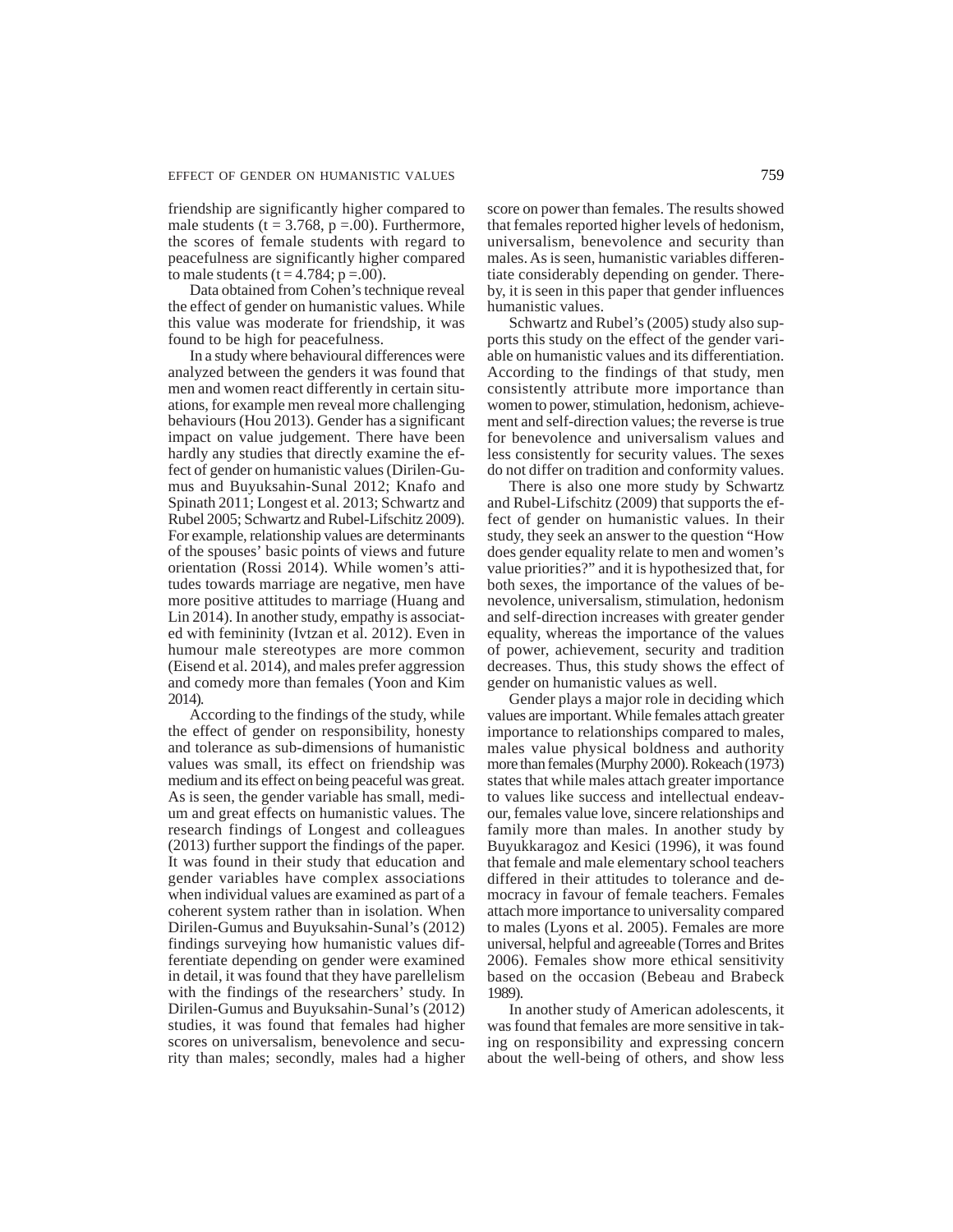interest in materialistic issues and competitiveness. They attach more importance to finding purpose and meaning in their lives compared to males (Beutel and Marini 1995). Masculine values are hardiness, procuring money and property. Independence is the ideal and achieving targets of success is appreciated. Moreover, gender roles differ substantially: males are self-confident and females are maternal. Feminine values express life quality and characteristics like caring for others. Interdependency is the ideal and the source of motivation is based on help and care (Lamsa et al. 2000). In a study by Delkamoosh (2007) based on Schwartz's 10 values, it was found that women value such concepts as "modesty" and "spiritual life" more compared to males. According to Prince-Gibson and Schwartz (1998), women are more ready to care for others' needs. Women attach greater value to altruism, universality, safety and self-discipline compared to males.

Briefly, teachers with democratic values should create democratic classrooms and environments in order to help students acquire humanistic values based on the study findings such as: students' self-compassion (Deniz et al. 2008); human values as predictors of motivational beliefs in high school students (Kesici 2014); psychological needs as predictors of human values (Kesici 2015); predictive relations of elementary school counsellors' self-efficacy beliefs by social comparison and self-consciousness (Ozteke et al. 2015); romantic relationship perfectionism (Ozteke et al. 2015); the effect of gender on perfectionism and anger (Girgin-Buyukbayraktar and Ure 2014); the effect of teacher attitudes on student behaviours (Buyukkaragoz and Kesici 1988); teachers' beliefs about justice, equality, and freedom in accordance with gender and control focuses (Kesici 2008a); and which democratic and humanistic values are required for creating a democratic classroom for students (Kesici 2008b).

Teachers can make use of study results carried out with variables such as students' motivational beliefs, self-sufficiencies and psychological needs when helping students acquire humanistic values. The following studies may be relevant: the analysis by primary school teachers of the motivation level of their students and their basic psychological needs (Bozgeyikli et al. 2003); the guidance and counselling needs of sixth, seventh and eighth grade students according to their teachers' opinions (Kesici 2007a); middle school students' guidance and counselling needs (Kesici 2007b); sixth, seventh and eighth grade students' guidance and counselling needs according to parents' opinions (Kesici 2008c); prediction of high school students' career decision making difficulties by their parental attitudes and guidance need (Kesici 2007c); and prediction of elementary school students' career decision making difficulties by their parental attitudes and guidance needs (Kesici et al. 2008). When the studies on these concepts are examined they were found to be needs. That is why, these basic human needs are required throughout life. This requirement stems from the fact that these needs have a cyclical order. That is, the need is felt first, then the individual takes action and he/she eases at the last stage.

Findings from the following studies may be beneficial for teachers and parents in teaching humanistic values, since the studies have been carried out on teenagers: an investigation of the relations between harmony level and perceived identity, value and needs (Erdogdu 2013); human values as predictors of motivational beliefs in high school students (Kesici 2014); predictive relations of elementary school counsellors' selfefficacy beliefs by social comparison and selfconsciousness (Ozteke et al. 2015); the impact of teacher attitudes on student behaviours (Buyukkaragoz and Kesici 1988); teachers' beliefs about justice, equality and freedom depending on gender and control focuses (Kesici 2008a); the required democratic and human values for students to create a democratic classroom environment (Kesici 2008b), and the relations between teachers' democratic attitudes and tolerance value. Of especial interest are the development of gender roles in teenagers (Beutel and Marini 1995; Perry and Pauletti 2011); and the relation of developing roles with values and social interaction (Longest et al. 2013; Rosario et al. 2014); sexspecific relationships between attachment security, social values, and sensation seeking in early adolescence (Sarracino et al. 2011); the role of gender on the value transitions between the family and the child (Roest et al. 2010); gender-neutral values interaction with genetics and environment (Knafo and Spinath 2011); and gender differences seen in geometry and mathematics success in terms of success value (Baloglu et al. 2011).

Briefly, scientists should attach importance to the gender variable when providing humanis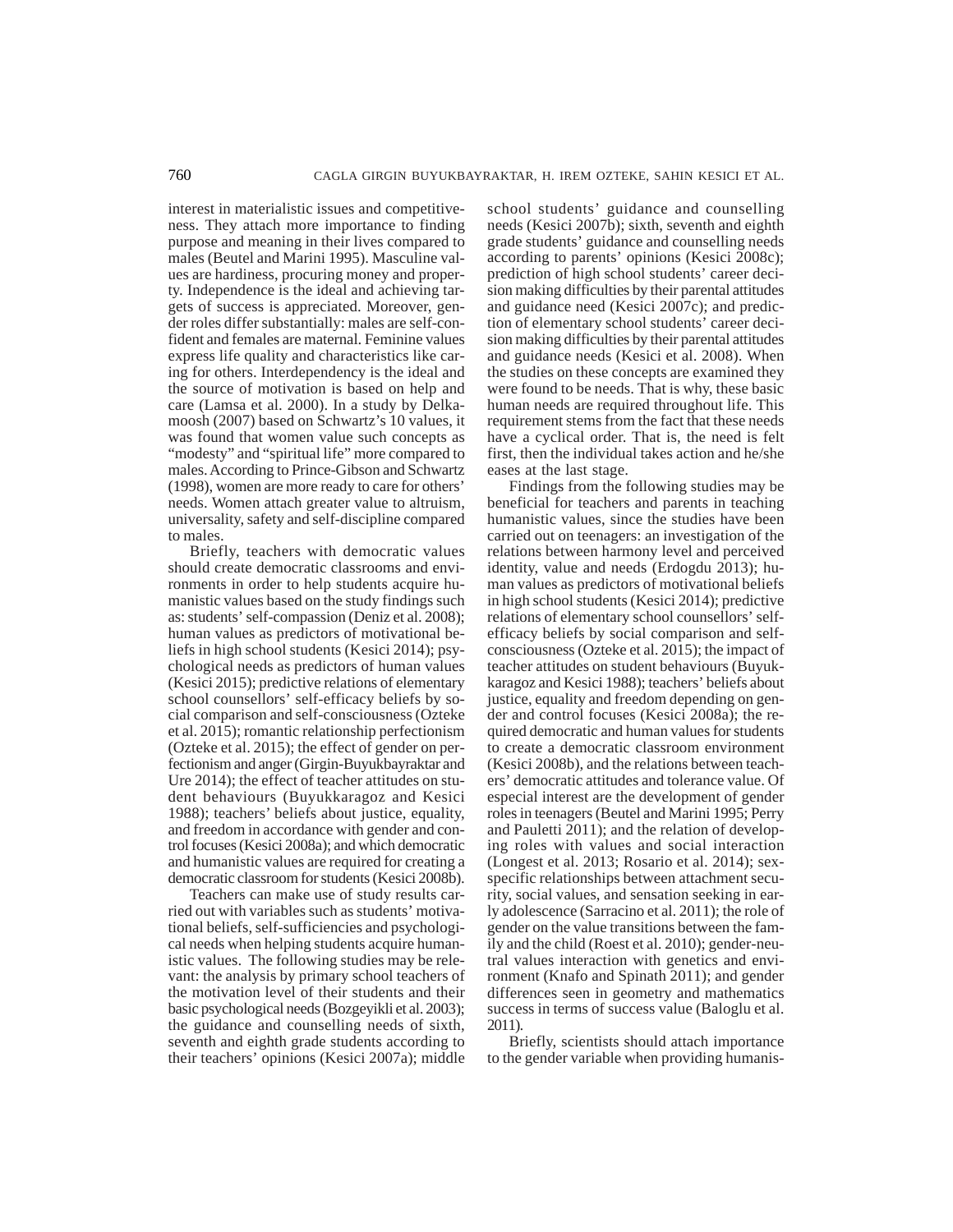tic values education and planning their studies. Moreover, they should consider the information about gender roles when helping their students acquire humanistic values by making use of the findings of this study. Both teachers and families should pay attention to the importance of the gender variable especially when teaching teenagers humanistic values.

## **CONCLUSION**

The conclusions indicate that the effect of gender on responsibility, honesty and tolerance as sub-dimensions of humanistic values was small, its effect on friendship was medium and its effect on being peaceful was great. These results show that the gender variable that is related to individual differences has small, medium, and high levels of effect size on humanistic values.

## **RECOMMENDATIONS**

This paper examined the effect size of gender on human values. Both teachers and families should be aware of the fact that gender is a crucial variable if they are to provide their children with education related to humanistic values. Carrying out studies on high school students is not sufficient to raise the awareness of families and teachers. One of the most important limitations of this paper is that the study group comprised only high school students, and the examined data were obtained from the students. It is recommended that such studies are carried out with different variables and are based on family and teacher opinions as well. Furthermore, the study was carried out with six humanistic values; the number of these values may be increased with occupational values, universal and democratic values.

#### **NOTE**

<sup>i</sup> This paper was presented as oral presentation and published in abstract book in I. National Values Education Conferance in Konya- Turkey between 31th October-2th November 2013.S.Barbaros Yalcin has contributed the paper to development.

#### **REFERENCES**

- Amzat J, Grandi G 2011. Gender context of personalism in bioethics. *Developing World Bioethics,* 11(3): 136-145.
- Baloglu M, Deniz ME, Kesici S 2011. A descriptive study of individual and cross-cultural differences in

statistics anxiety. *Learning and Individual Differences*, 21(4): 387-391.

- Baloglu M, Erdogan A, Kesici S 2011. Geometri ve matematik basarisi ile geometri öz-yeterlik inançlarindan cinsiyet farkliliklari. *Eurasian Journal of Educational Research*, 43: 91-106.
- Bebeau MJ, Braseck M 1989. Ethical senstivity and moral reasoning among men and women in the professions. In: MM Brabeck (Eds*.): In Who Cares? Theory, Research, and Educational Implications of the Ethic of Care.* New York: Praeger, pp. 144-163.
- Bern S 1981. Gender schema theory: A cognitive account of sex-typing. *Psychological Review,* 88: 354- 364.
- Beutel AM, Marini MM 1995. Gender and values. *American Sociological Review: ProQuest Central,* 60(3): 436-447.
- Bjorklund BR, Bee HL 2008. *The Journey of Adulthood.* Upper Saddle River, NJ: Prentice-Hall.
- Beutel AM, Marini MM 1995. Gender and values. *American Sociological Review*, 436-448.
- Bozgeyikli H, Sunbul AM, Kesici S, Ure O 2003. Ilkogretim Ogretmenlerinin, Ogrencileri Motive Etme Duzeyleri ile Temel Psikolojik Ihtiyaclarinin Iliskisel Analizi. *VII Ulusal PDR Kongresi Bildiri Özetleri Kitabi,* Malatya, 09-11 Temmuz.
- Bruess CE, Greenber JS 2004. Sexuality educationchanges or status quo? *American Journal of Health Education,* 35(6): 338-341.
- Broverman IK, Vogel SR, Broverman DM, Clarkson FE, Rosenkrantz PS 1972. Sex-role stereotypes: A current appraisal. *Journal of Social Issues,* 28(2): 59-78.
- Butler R 2014. Motivation in educational contexts: Does gender matter? *Ruth Butler. Advances in Child Development and Behavior*, 47: 1-41.
- Buyukkaragoz SS, Kesici S 1988. Egitimde ogretmenin rolu ve ogretmen tutumlarinin ogrenci davranislari uzerindeki etkisi. *Millî Egitim*, 137: 11.
- Buyukkaragoz SS, Kesici S 1996. Ogretmenlerin hosgoru ve demokratik tutumlari. *Kuram ve Uygulamada Egitim Yonetimi Dergisi*, 2(3): 353-365.
- Carr D, Landon J 1999. Teachers and schools as agencies of values education: Reflections on teachers' perceptions part two: the hidden curriculum. *Journal of Beliefs and Values,* 20(1): 21-29.
- Chodorow N 1978. *The Reproduction of Mothering: Psychoanalysis and the Sociology of Gender.* Berkeley: University of Califomia Press.
- Claxton RP, McIntyre RP, Clow KE, Zemanek JE Jr 1997. Cognitive style as a potential antecedent to value. *Journal of Social Behavior and Personality*, 11(2): 355-373.
- Cooligan H 1996. *Introduction to Research Methods* and Statistics in Psychology. 2<sup>nd</sup> Edition. London: Hodder and Stoughton.
- Davidov E, Schmidt P, Schwartz SH 2008. Bringing values back in: The adequacy of the European social survey to measure values in 20 countries. *Public Opinion Quarterly*, 72(3): 420-445.
- Delkhamoush M 2007. *Basic Human Values: A General Review. In Approaches to Psychology: Essays in Honor of Professor Parirokh Dadsetan.* Tehran: SAMT Publications.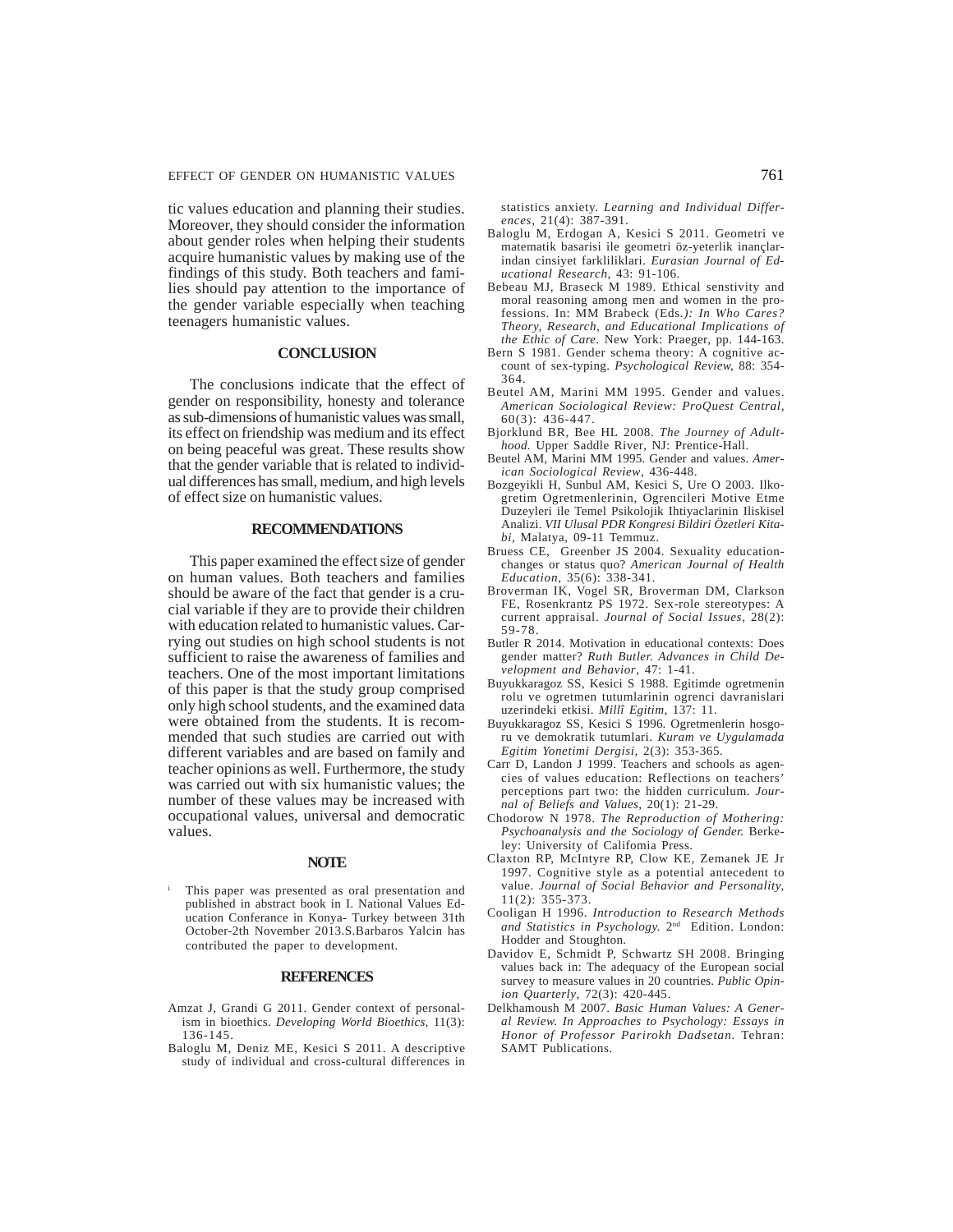- Deniz M, Kesici S, Sumer AS 2008. The validity and reliability of the Turkish version of the Self-Compassion Scale. *Social Behavior and Personality: An International Journal*, 36(9): 1151-1160.
- Dilmac B 2007. *Bir Grup Fen Lisesi Ogrencisine Verilen Insani Degerler Egitiminin Insani Degerler Olcegi Ile Sinanmasi.* Yayinlanmamis Doktora Tezi, Sosyal Bilimler Enstitusu. Selcuk Universitesi: Konya.
- Dirilen-Gumus O, Buyuksahin-Sunal A 2012. Gender differences in Turkish undergraduate students' values. *Sex Roles*, 67(9-10): 559-570.
- Duncan HE 2013. Exploring gender differences in US school principals' professional development needs at different career stages*. Professional Development in Education*, 39(3): 293–311.
- Eisend M, Plagemann J, Sollwedel J 2014. Gender roles and humor in advertising: The occurrence of stereotyping in humorous and nonhumorous advertising and its consequences for advertising effectiveness. *Journal of Advertising*, 43(3): 256–273.
- Erdogan A, Kesici S, Sahin I 2011. Prediction of high school students' mathematics anxiety by their achievement motivation and social comparison. *Ilkogretim Online* 10(2): 646-652.
- Erdogdu MY 2013. Investigating the prospective teachers' level of adjustment in terms of perceived identity, values, and needs. *Online Submission*, 3(5): 283- 295.
- Erkek O, Isiksal-Bostan M 2015. The role of spatial anxiety, geometry self-efficacy and gender in predicting geometry achievement. *Elementary Education Online*, 14(1): 164 180.
- Ferssizidis P, Adams LM, Kashdan TB, Plummer C, Mishra A, Ciarrochi J 2010. Motivation for and commitment to social values: The roles of age and gender. *Motiv Emot,* 34: 354–362.
- Fleming CM 2005. *Adolescence its Social Psychology: With an Ýntroduction to Recent Findings from the Fields of Anthropology, Physiology, Medicine, Psychometrics and Sociometry.* 12 Volumes. Published in the Taylor and Francis e-Library.
- Fontaine J, Schwartz SH 1996. Universality and Bias in the Structure of Psychological Questionnaire Data. *Paper presented at the XIII Congress of the International Association of Cross-Cultural Psychology*, 12- 16 August, Montreal, Canada.
- Gilligan C 1982. *In a Different Voice.* Cambridge, MA: Harvard University Press.
- Girgin-Buyukbayraktar C, Ure O 2014. The relationship between perfectionism and anger. *Anthropologist*, 18(3): 835-846.
- Halstead JM, Taylor MJ 2000. Learning and teaching about values: A review of recent research. *Cambridge Journal of Education*, 30: 169-202.
- Hansson T, Carey G, Kjartansson R 2010. A multiple software approach to understanding values. *Journal of Beliefs and Values,* 31(3): 283-298.
- Harter S 1990. Developmental differences in the nature of self-representations: Implications for the understanding, assessment and treatment of maladaptive behavior. *Cogn Ther Res,* 14: 113-142.
- Hill JP, Lynch ME 1983. The intensification of gender-related role expectations during early adolescence. In: J Brooks-Gunn, AC Bstersen (Eds.): *Girls at Puberty.* New York: Plenum, pp. 201-228.
- Hou HT 2013. Analyzing the behavioral differences between students of different genders, prior knowledge and learning performance with an educational MMORPG: A longitudinal case study in an elementary school. *British Journal of Educational Technology,* 44(3):85-89.
- Huang YC, Lin SH 2014. Attitudes of Taiwanese college students toward marriage: A comparative study of different family types and gender. *Journal of Comparative Family Studies,* XLV(3) :425-438.
- Ivtzan I, Redman E, Gardner HE 2012. Gender role and empathy within different orientations of counselling psychology. *Counselling Psychology Quarterly*, 25 (4): 377-388.
- Kaifi BA, Mujtaba BG 2010. Transformational leadership of Afghans and Americans: A study of culture, age and gender. *Journal of Service Science and Management,* 3(1): 151-158.
- Keats DM 1982. The development of values: A crosscultural approach. In: P Sukontrasarp, N Yonsiri, P Intasuwan, N Jotiban, C Suvannathat (Eds.): *Proceedings of the Second Asian Workshop on Child and Adolescent Development.* Bangkok: Sri Nakharinwirot University, pp. 203-215.
- Kerlinger FN 1986. *Foundations of Behavioral Research*. New York: CBS College Publishing.
- Kesici S 2006. Demokratik olmayan ogretmen inanc olceginin Turkce formunun gecerlik ve guvenirlik calismasi. *Egitim Arastirmalari Dergisi*, 6(24): 143- 152.
- Kesici S 2007a. Sube rehber ögretmenlerinin goruslerine gore 6. 7. ve 8. sinif ogrencilerinin rehberlik ve danisma ihtiyaclari. *Selcuk Universitesi Sosyal Bilimler Enstitusu Dergisi,* 17: 365-383.
- Kesici S 2007b. Middle school students' guidance and counseling needs. *Educational Sciences: Theory and Practice,* 7(3): 1301-1349.
- Kesici S 2007c. Ortaogretim ogrencilerinin anne baba tutumlarinin ve rehberlik ihtiyaclarinin mesleki karar verme zorluklarini yordamasi. *Selcuk Universitesi Enstitusu Dergisi*, 18: 329-339.
- Kesici S 2008a. Democratic teacher beliefs according to the teacher's gender and locus of control. *Journal of Instructional Psychology*, 35(1): 62.
- Kesici S 2008b. Teachers' opinions about building a democratic classroom. *Journal of Instructional Psychology*, 35(2): 192.
- Kesici S 2008c. Sixth, seventh and eight grade students' guidance and counseling needs according to parents' views. *Egitim Arastirmalari-Eurasian Journal of Educational Research*, 32: 101-116.
- Kesici S 2014. Human values as predictors of motivational beliefs in high school students. *Anthropologist*, 18(3): 869-875.
- Kesici S 2015. Psychological needs as predictors of human values in high school students. *Anthropologist,* 19(2): 499-506.
- Kesici S, Erdogan A 2010. Mathematics anxiety according to middle school students' achievement motivation and social comparison. *Education,* 131(1): 54.
- Kesici S, Erdogan A, Sahin I 2010. Prediction of 8th grade students' mathematics self-efficacy by their achievement motivation and social comparison. *Selcuk Universitesi Ahmet Kelesoglu Egitim Fakultesi Dergisi,* 30: 143-156.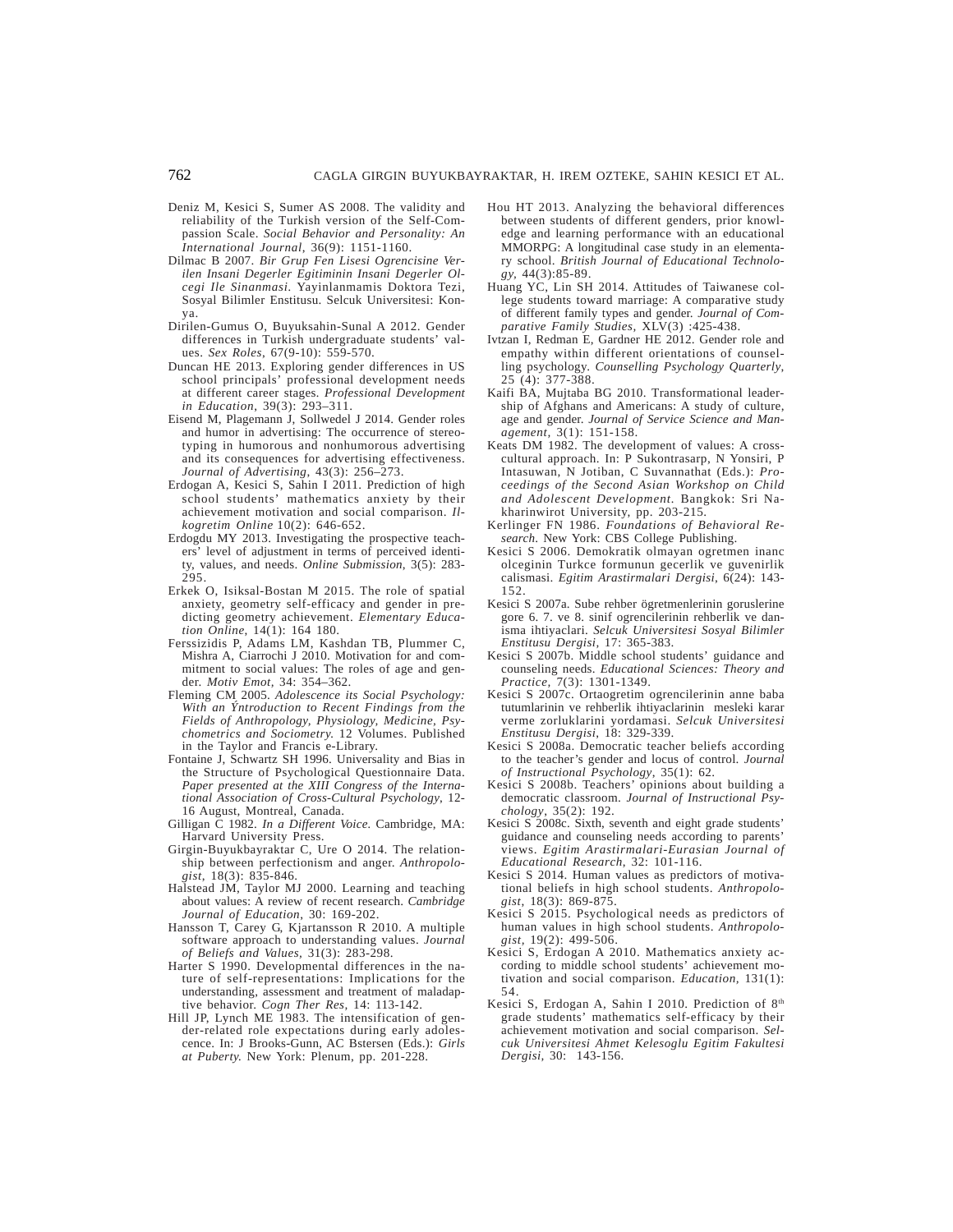#### EFFECT OF GENDER ON HUMANISTIC VALUES 763

- Kesici S, Hamarta E, Arslan C 2008. Prediction of elementary school student's career decision making difficulties by their parental attitudes and guidance needs. *Elementary Education Online,* 7(2): 361-367.
- Kesici S, Sahin I, Akturk AO 2009. Analysis of cognitive learning strategies and computer attitudes, according to college students' gender and locus of control. *Computers in Human Behavior*, 25(2): 529- 534.
- Kimmel MS 2000. *The Gendered Society.* New York: Oxford University Press.
- Kitwood T 1980. *Disclosures to a Stranger: Adolescent Values in an Advanced Industrial Society*. London: Routledge and Kegan Paul.
- Knafo A, Spinath FM 2011. Genetic and environmental influences on girls' and boys' gender-typed and gender-neutral values. *Developmental Psychology*, 47(3): 726.
- Lamsa AM, Sakkinen A, Turjanmaa P 2000. Values and their change during the business education-A gender perspective. *ProQuest Central, International Journal of Value-Based Management,* 13(3): 203-213.
- Lerner RM, Foch TT (Eds.) 1987. *Biological-Psychosocial Interaction in Early Adolescence: A Life-Span Perspective.* Hillsdale, NJ: Erlbaum.
- Lerner RM, Shea J 1982. Social behavior in adolescence. In: Benjamin Wolman (Ed.): *Handbook of Developmental Psychology.* Englewood Cliffs, NJ: Prentice-Hall, pp.503-525.
- Longest KC, Hitlin S, Vaisey S 2013. Position and disposition: The contextual development of human values. *Social Forces*, 91(4): 1499-1528.
- Lyons S, Duxbury L, Higgins C 2005. Are gender differences in basic human values a generational phenomenon? *Sex Roles,* 53(9-10): 763-778.
- Ma ZW, Zeng WN, Ye KY 2015. Gender differences in Chinese adolescents' subjective well-being: the mediating role of self-efficacy. *Psychological Reports: Sociocultural Issues in Psychology*, 116(1): 311-321.
- Mannheim K 1952. *Essays on the Sociology of Knowledge.* London: Routeledge and Kegan Paul.
- McAdams DP, Pals J 2006. A new big five: Fundamental principles for an integrative science of personality. *American Psychologist,* 61: 204-217.
- McKinney JP, Hotch DF, Truhon SA 1977. The organization of behavioral values during late adolescence: Change and stability across two eras. *Developmental Psychology,* 13: 83-89.
- Meglino BM, Ravlin EC 1998. Individual values in organizations: Concepts, controversies and research. *J Management,* 24: 351-389.
- Mischel W 1966. A social leaming view of sex differences in behavior. In: EE Maccoby (Ed.): *The Development of Sex Differences.* Stanford, CA: Standford Universtiy Press, pp. 56-81.
- Mujtaba BG 2010. *Workplace Diversity Management: Challenges, Competencies and Strategies.* 2nd Edition. I Davie, Florida, United States: LEAD Academy Publications.
- Murphy SA 2000. *A Study of Career Values by Generation and Gender.* PhD Thesis, Philosophy in Human and Organizational Systems, Faculty of the Fielding Institute. Ann Arbor USA.
- Naagarazan RS 2006. *A Textbook on Professional Ethics and Human Values.* New Delhi: New Age International Limited, Publisher.
- Nucci L, Weber EK 1991. The domain approach to values education: from theory to practice. In: WM Kurtines, JL Gewirtz (Eds.): *Handbook of Moral Behavior and Development.* Hillsdale, NJ: Lawrence Erlbaum Associates, pp. 251-266
- Ozteke HI, Girgin-Buyukbayraktar C, Kesici S 2015. The adaptation of romantic relationship perfectionism scale into Turkish culture. *Anthropologist,* 19(2): 387-395.
- Ozkete HI, Ure O, Kesici S 2015. The prediction of elementary school counselors' self-efficacy beliefs by social comparison and self-consciousness. *The Online Journal of Counseling and Education*, 4(1): 34-45.
- Parsons JS, Bryan J 1978. *Adolescence: Gateway to Androgyny.* Ann Arbor: University of Michigan, pp. 8.
- Perelman C, Olbrechts-Tyteca L 1969. *The New Rhetoric: A Treatise on Argumentation* (J. Wilkinson and P. Weaver, Trans.). Notre Dame, Ind: University of Notre Dame Press.
- Prince-Gibson E, Schwartz SH 1998. Value priorities and gender. *Social Psychology Quarterly,* 61: 49-67.
- Perry DG, Pauletti RE 2011. Gender and adolescent development. *Journal of Research on Adolescence*, 21(1): 61-74.
- Pourrajab M, Rabbani M, Kasmaienezhadfard S 2014. Different effects of stress on male and female students. *The Online Journal of Counseling and Education,* 3(3): 31-39.
- Roe RA, Ester P 1999. Values and work: Empirical findings and theoretical perspective. *Applied Psychology*, 48: 1-21.
- Roest AM, Dubas JS, Gerris JR 2010. Value transmissions between parents and children: Gender and developmental phase as transmission belts. *Journal of Adolescence*, 33(1): 21-31.
- Rokeach M 1973. *The Nature of Human Values*. New York, NY: Free Press.
- Rokeach M 1979. From individual to institutional values: With special reference to the values of science. In: M Rokeach (Ed.): *Understanding Human Values: Individual and Societal.* New York: Free Press, pp. 47-70.
- Rosario GRM, Carmen DFM, Biagio S 2014. Values and corporate social initiative: An approach through Schwartz Theory. *International Journal of Business and Society*, 15(1): 19-48.
- Rossi G 2014. The complex relationship between values and couple patterns. *Journal of Comparative Family Studies,* XLV(1): 173-199.
- Sarracino D, Presaghi F, Degni S, Innamorati M 2011. Sex-specific relationships among attachment security, social values, and sensation seeking in early adolescence: Implications for adolescents' externalizing problem behaviour. *Journal of Adolescence*, 34(3): 541-554.
- Schwartz SH 1992. Universals in the content and structure of values: Theoretical advances and empirical tests in 20 countries. In: M Zanna (Ed.): *Advances in Experimental Social Psychology*. Volume 25. Orlando, FL: Academic Press, pp. 1-65.